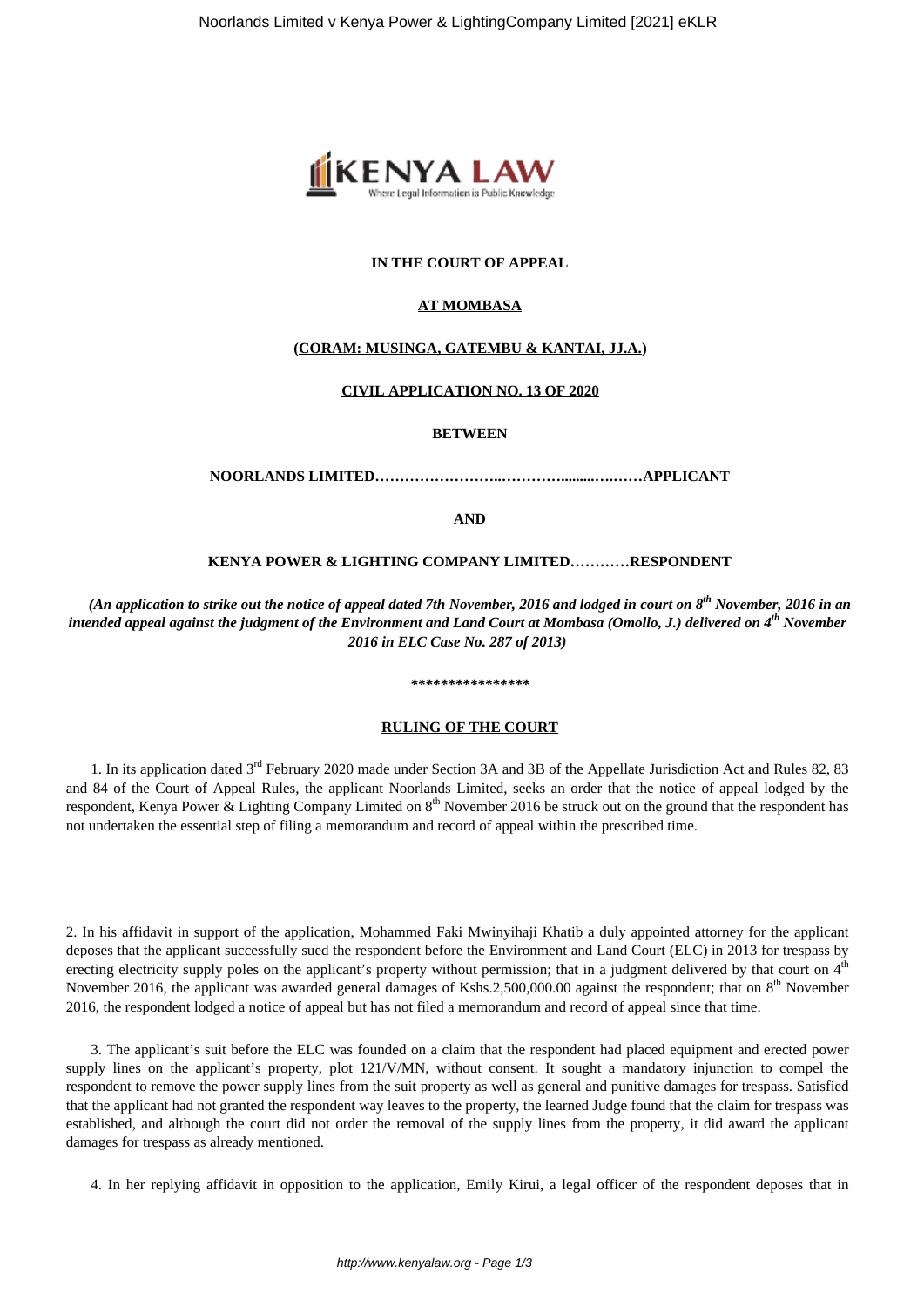## Noorlands Limited v Kenya Power & Lighting Company Limited [2021] eKLR

addition to filing the notice of appeal, the respondent did apply, through its advocates, for the typed proceedings and judgment by a letter dated  $7<sup>th</sup>$  November 2016; that the typed proceedings were certified by the lower court on  $5<sup>th</sup>$  October 2018 and a certificate of delay dated  $11<sup>th</sup>$  October 2018 issued; that the advocates for the respondent then prepared the memorandum of appeal and compiled the record of appeal and forwarded the same to their representative in Malindi on  $3<sup>rd</sup>$  December 2018 for filing in the registry of the Court but the said advocates failed *"to follow up the matter with their representative in Malindi"*. Ms. Kirui deposed further that the respondent remains keen to pursue the appeal and that the mistake of the respondent's advocates should not be visited on the respondent and that an application has since been filed for extension of time.

5. We have considered the application, the affidavits and the submissions. There is no dispute, as submitted by Jengo Associates advocates for the applicant, that it is over four years since the judgment of the ELC was delivered on  $4<sup>th</sup>$  November 2016. It is also not in contest that the notice of appeal was filed and served within time. The explanation given by the respondent for the omission over the years to file the memorandum and record of appeal is that their advocates, Kiarie Kariuki & Company advocate, prepared the record of appeal and forwarded it to their representative in Malindi in October 2018 for purposes of filing but omitted to follow up to ensure that was in fact done.

6. It is urged for the respondent that mistake of counsel should not be visited on the client. In that regard, we recall the words of *Madan, JA* in the case of *Belinda Murai & Others vs. Amos Wainaina, [1979] eKLR***,** that:

*"The door of justice is not closed because a mistake has been made by a person of experience who ought to have known better. The court may not forgive or condone it but it ought certainly to do whatever is necessary to rectify it if the interests of justice so dictate...."*

7. In the present case, however, quite apart from the fact that the advocates for the respondent, Kiarie Kariuki & Company advocate, have not themselves explained what transpired, the respondent itself appears to have made absolutely no effort to follow up with its advocates to establish the status of the matter for an inordinately long time. As stated in *Habo Agencies Limited vs. Wilfred Odhiambo Musingo (2015) eKLR:*

*"It is not enough for a party in litigation to simply blame the Advocates on record for all manner of transgressions in the conduct of the litigation. Courts have always emphasized that parties have a responsibility to show interest in and to follow up their cases even when they are represented by counsel".*

8. Similarly, in *Bi-Mach Engineers Limited vs. James Kahoro Mwangi [2011] eKLR* the Court expressed that:

*"The applicant had a duty to pursue his advocates to find out the position on the litigation but there is no disclosure that the applicant bothered to follow up the matter with his erstwhile advocates. It is not enough simply to accuse the advocate of failure to inform as if there is no duty on the client to pursue his matter. If the advocate was simply guilty of inaction, that is not an excusable mistake which the court may consider with some sympathy. The client has a remedy against such an advocate…"*

9. Consequently, there being no good reason given why we should not strike out the notice of appeal, we allow the applicant's application dated  $3<sup>rd</sup>$  February 2020 with the result that the respondent's notice of appeal dated  $8<sup>th</sup>$  November 2016 is hereby struck out. The applicant will have the costs of the application.

Orders accordingly.